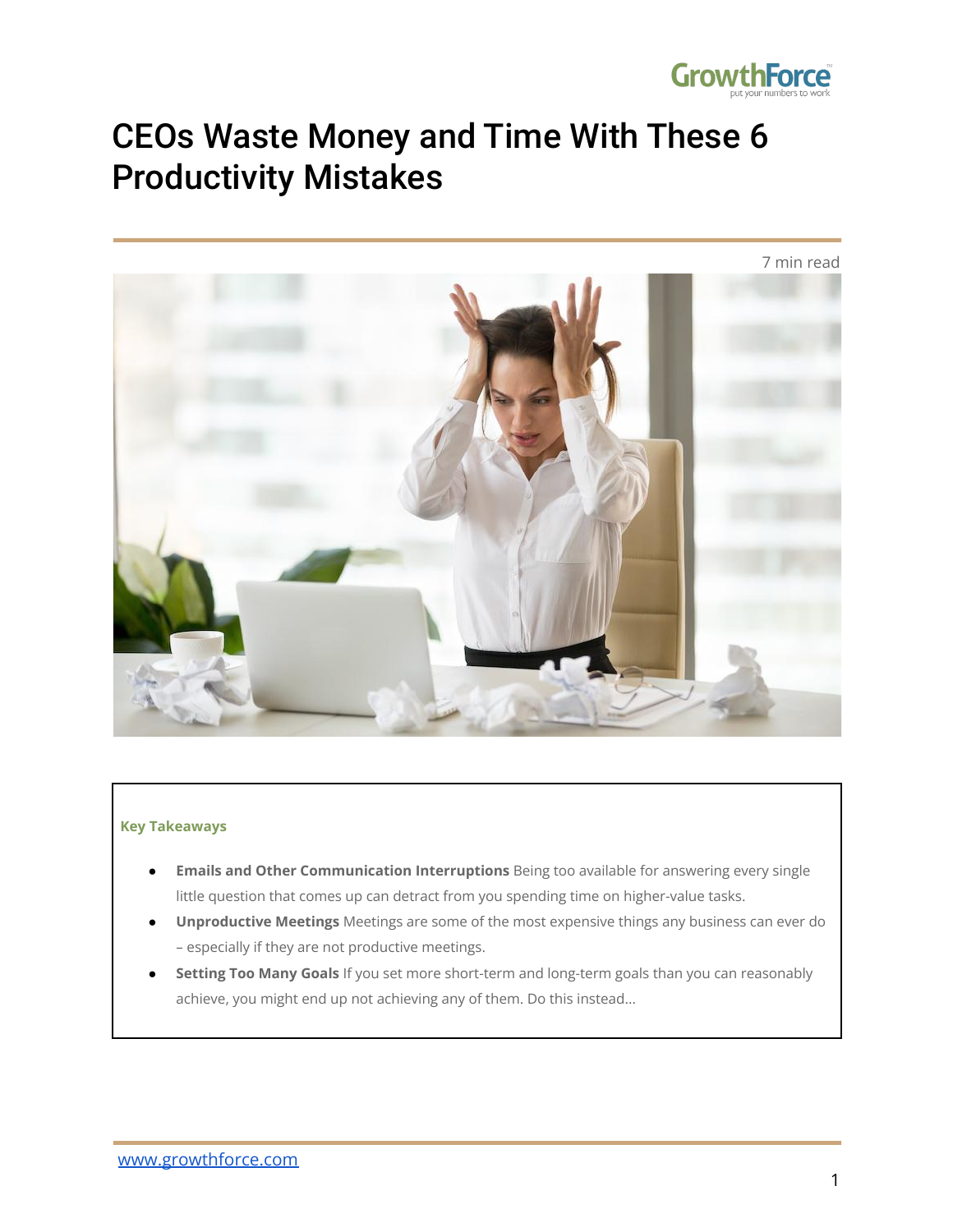

When you become a business owner or CEO, your business depends on your own ability to be productive. And we all know, **this is easier said than done!**

Executive productivity can be challenging. If you feel like you're being pulled in a million different directions and as if there is never enough time in a day or a week to accomplish everything you need and want to accomplish, then it's possible you need to work on your CEO task management skills.

Learning to increase your own productivity by avoiding the following mistakes is a great place to start improving your leadership skills, time management habits, and effectiveness as a business leader. When a CEO takes the time to improve their own productivity, you'll not only improve your own daily life but the business and all of your employees will directly benefit, too.

### **Avoid These 6 Common Productivity Mistakes of CEOs**

#### **1. Emails and Other Communication Interruptions**

Sometimes, an email is worth reading and responding to right away because answering quick questions coming from your leadership team members can increase the productivity of others in your company. Email, however, can be a big distraction. Plus, sometimes, being too available for answering every single little question that comes up can detract from you spending time on higher-value tasks.

"E-mail interrupts work, extends the workday, intrudes on time for family and thinking, and is not conducive to thoughtful discussions. That's why setting proper expectations and norms for what e-mails the CEO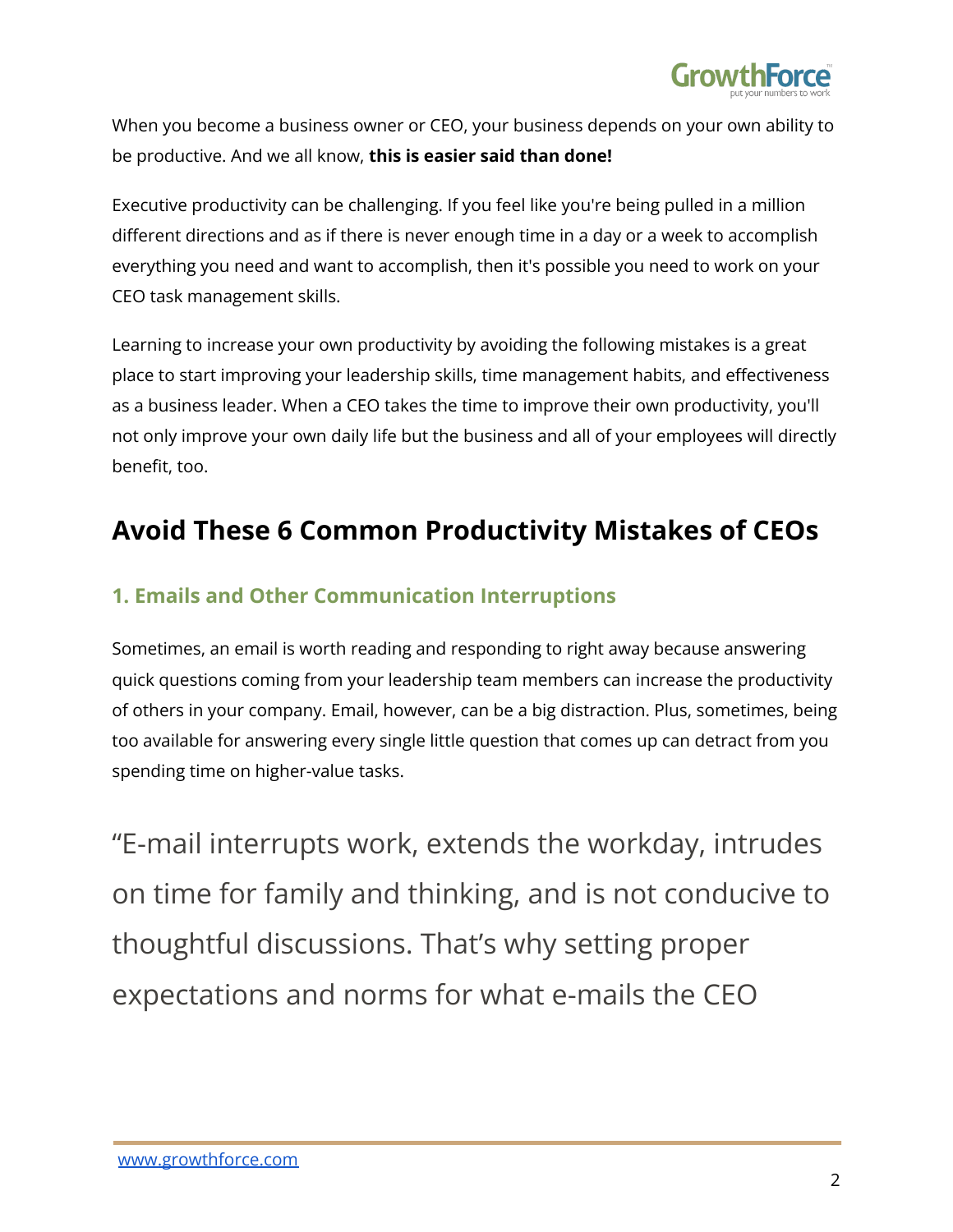

# needs to receive—and when he or she will respond—is essential." **- [HBJ](https://hbr.org/2018/07/how-ceos-manage-time)**

You can try scheduling time for reading emails, automating the email sorting process with smart software, or asking your assistant to sort through emails for you, only bringing the most important to your attention.

Additionally, you can try to start responding to your team's questions with answers like, "I'm not sure. What do you think would be best?" As a result, you'll start training your people to think and act like leaders themselves.

### **2. Unproductive Meetings**

Meetings are some of the most expensive things any business can ever do – especially if they are not productive meetings. So, it's important that you spend time in meetings being productive. Come prepared, make sure your employees who are attending the meeting are prepared, and be ready to do the work in the meeting so that no one (especially you) is wasting their time.

# A Harvard Business Journal study found that CEO spent 72% of their total work time in meetings**. Make this time valuable**! [1]

Adopting a meeting structure like the Level 10 Meetings outlined in Gino Wickman's Entrepreneurial Operating System can help you keep a cap on meeting length while also ensuring your meetings are highly productive. [2]

**Read More**: How to Get a Better ROI From Your [Meetings](https://www.growthforce.com/blog/better-roi-meetings-business)

### **3. Neglected Health and Wellbeing**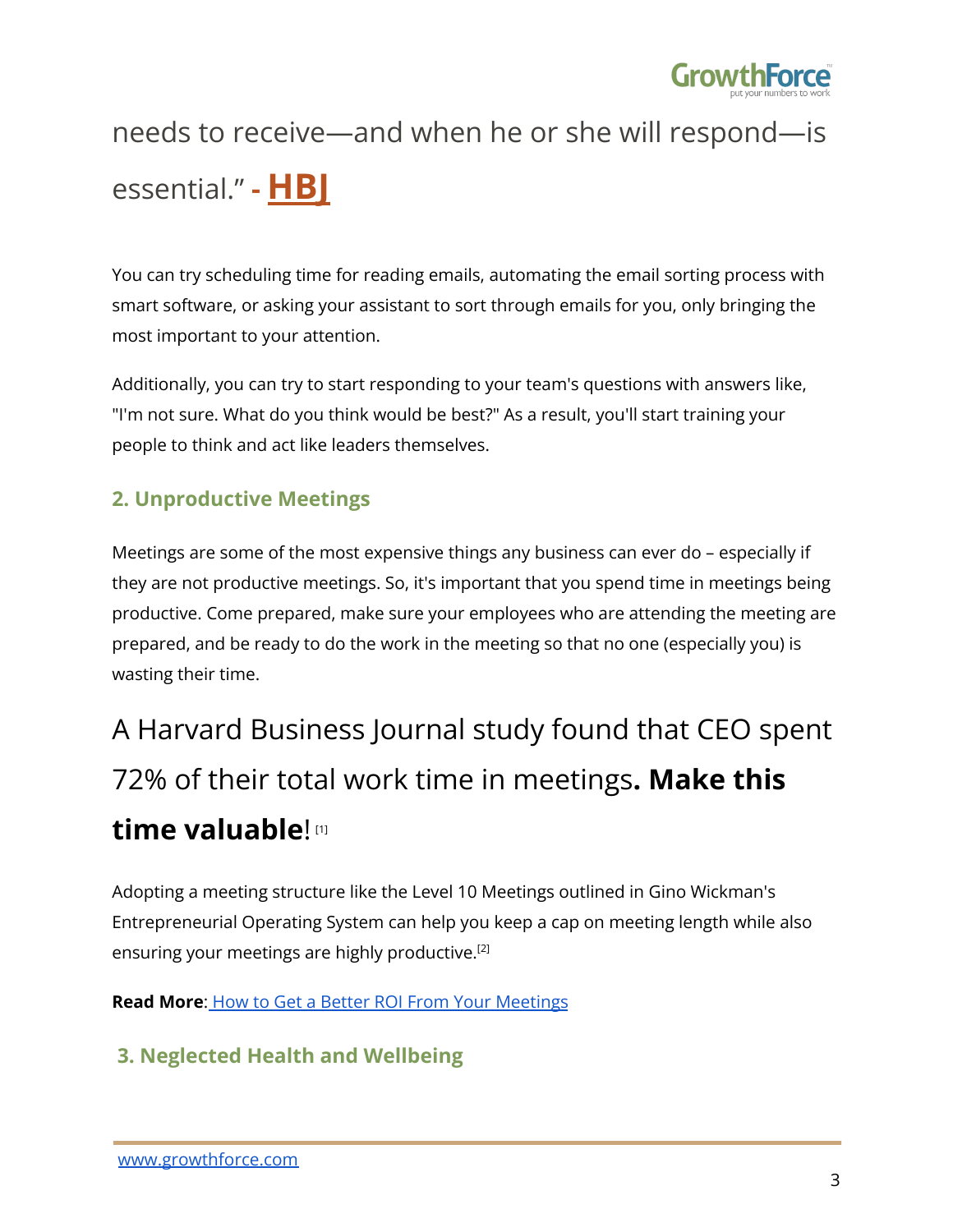

As a business owner or CEO, remember that the oxygen mask rule applies to you every day. In other words, you need to take care of yourself before anything else. Although prioritizing self-care might sound selfish, putting yourself first is the best way to care for everything else.

Two-thirds of business owners suffer from depression  $^{[3]}$ , and if you're working long hours and failing to give yourself enough time to take care of your mental and physical health, you could suffer from mental and physical health problems that not only risk your professional productivity but also your own happiness, health, longevity, and overall wellbeing.

Give yourself enough time during the week to ensure you are able to take care of both your physical and mental health. Spend quality time with your family and friends, unplug from your electronic devices, spend time on hobbies, get into the habit of practicing meditation (bonus – this can improve your focus and productivity, too!) eat balanced and nutritious meals, visit your doctor for wellness checkups, and stay physically active.

#### **4. Trying to Do It All**

You might have started your business by doing everything (sales, services, customer relations, bookkeeping, supply orders, furniture shopping, custodial jobs, etc.). As your company grows, however, it's essential that you identify jobs that you can delegate and then create processes that work for you and your employees.

For example, you might find that an employee can take over 90% of a job you used to handle, but they still need you to step in for a few moments at the end to check over everything, make a few minor adjustments, and give your final approval. That's fine; you've just freed up 90% of the time that particular job used to require of you.

In this way, you can become like a coach or mentor to your employees, helping them accelerate their own professional development and decision-making skills, while you also free yourself up to work on your business (as opposed to working in your business). If you're always focused on the work of the business, then you won't have time to work on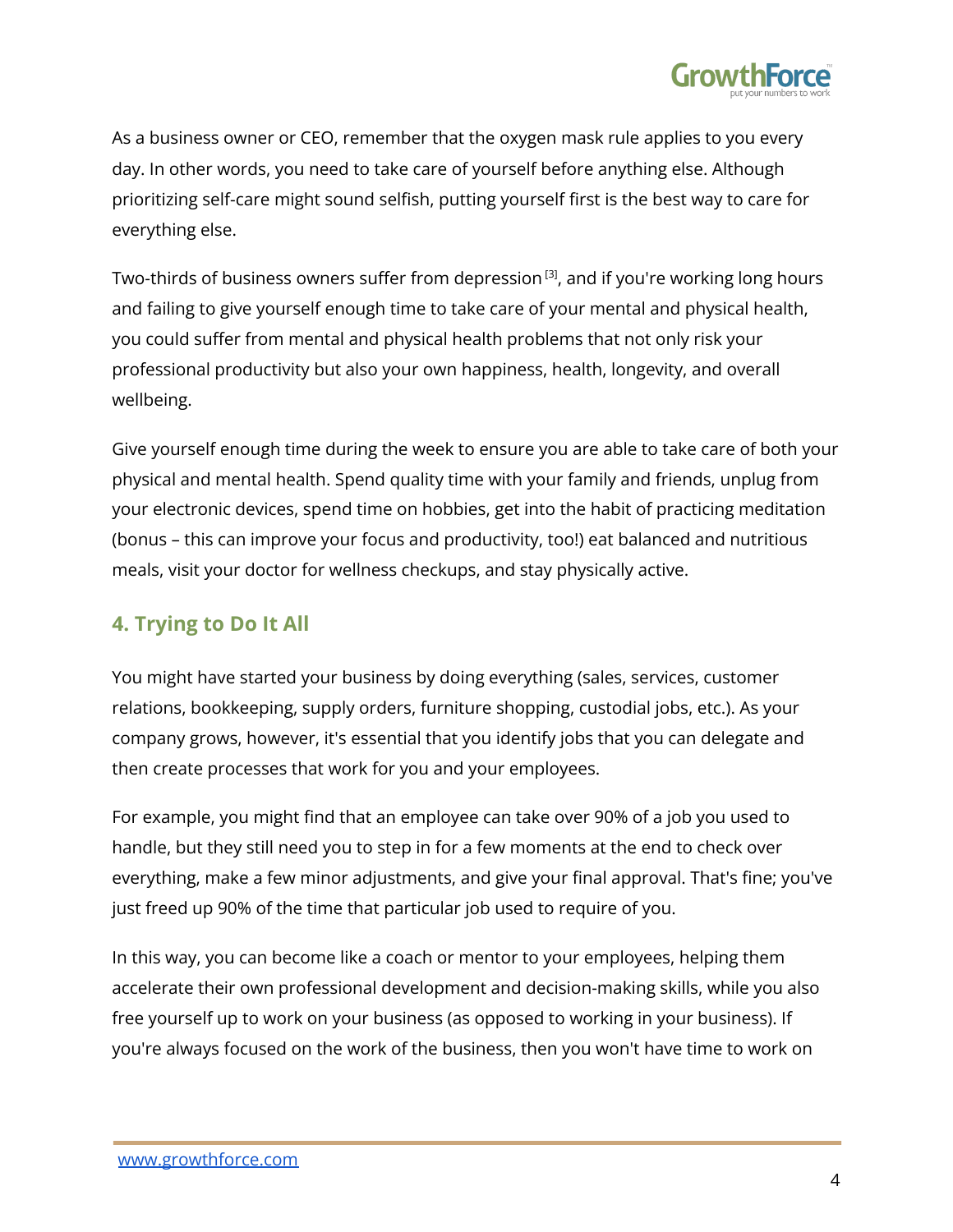

the bigger-picture strategy end of your business – and that's what's absolutely necessary for generating greater profits, growth, and success.

#### **Read More:** The Cost of Bad [Leadership:](https://www.growthforce.com/blog/the-cost-of-bad-leadership-how-to-choose-the-right-leaders-for-your-business) How to Choose the Right Leaders for Your **[Business](https://www.growthforce.com/blog/the-cost-of-bad-leadership-how-to-choose-the-right-leaders-for-your-business)**

#### **5. Setting Too Many Goals**

At the helm of your company, you don't want to set too many goals at once. Biting off more than you (and your team) can reasonably chew can lead to a lack of direction and focus, inefficiencies, feelings of being overwhelmed, and lackluster results. In other words, if you set more short-term and long-term goals than you can reasonably achieve, you might end up not achieving any of them.<sup>[4]</sup>

Instead, make a list of five-year, three-year, one-year, and even shorter-term initiatives. Prioritize your long-term goals first and then identify the short-term goals that can act as stepping stones to the most important long-term goals. Start with these and then break them down into 90-day initiatives within your company.

Razer-sharp focus with company-wide alignment is the best way to get real traction and results in your business.

### **6. Not Properly Managing Your Time**

For CEOs, time management goes further than scheduling your days, creating to-do lists, and setting timers to remind you when to move on and begin the next task. CEOs also need to think about the value of the things they spend time doing. Just like you consider the ROI on each of your employees' work hours, you also need to think about the ROI on yours.

Make a list of all the things you do during a typical work day and then take stock of them. How much time and attention are you giving to low-value tasks that could be delegated to someone else, completed later, or maybe even completely ignored without any real consequences?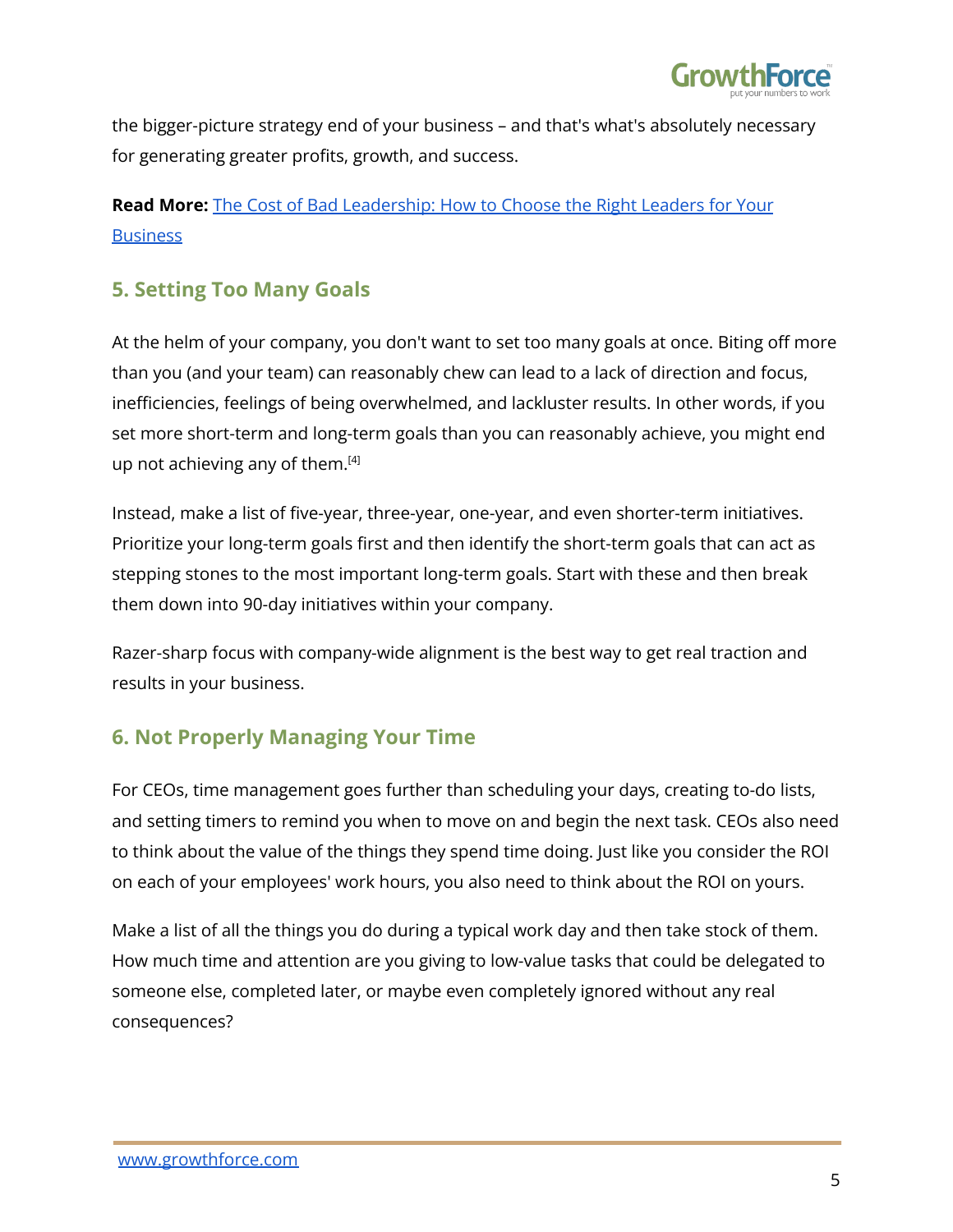

As CEO, you're likely making top dollar in your business, so be sure you're also spending your time tackling tasks of equal importance and value.

#### **Read More**: How [Productive](https://www.growthforce.com/blog/how-productive-business-leaders-spend-their-time) Business Leaders Spend Their Time

#### **Positive Productivity Habits for Executives**

When you stop wasting time on unproductive tasks, you'll free up time that you can spend in more meaningful ways, like developing some of the habits of fortune 500 CEOs which include things like working consistently on personal development, professional development, and studying industry trends in addition to staying committed to ongoing learning by taking time to read and improve leadership skills.

Additionally, becoming a more productive leader means you'll have more time to take care of yourself physically, mentally, and emotionally in addition to having the time to really focus on your personal life in a more meaningful way.

When business leaders effectively manage their time, they can live well-rounded, healthy lifestyles that don't force them to spend all of their "free" time focused on the business. As a result, you'll be a better leader, with more energy, and a sense of business acumen that grows continuously sharper.

## **Bonus Productivity Tip: Stop Wasting Time on Manual Tasks That Could Be Automated**

If you're the kind of business owner or CEO that has his or her hands on everything, you might consider backing off slightly and paying closer attention to the value of the jobs on which you're spending time.

For example, streamlining your back office by automating any manual processes that take up your time (or that of your employees) can save you an incredible amount of money and time while also increasing the ROI on your time spent in the office.